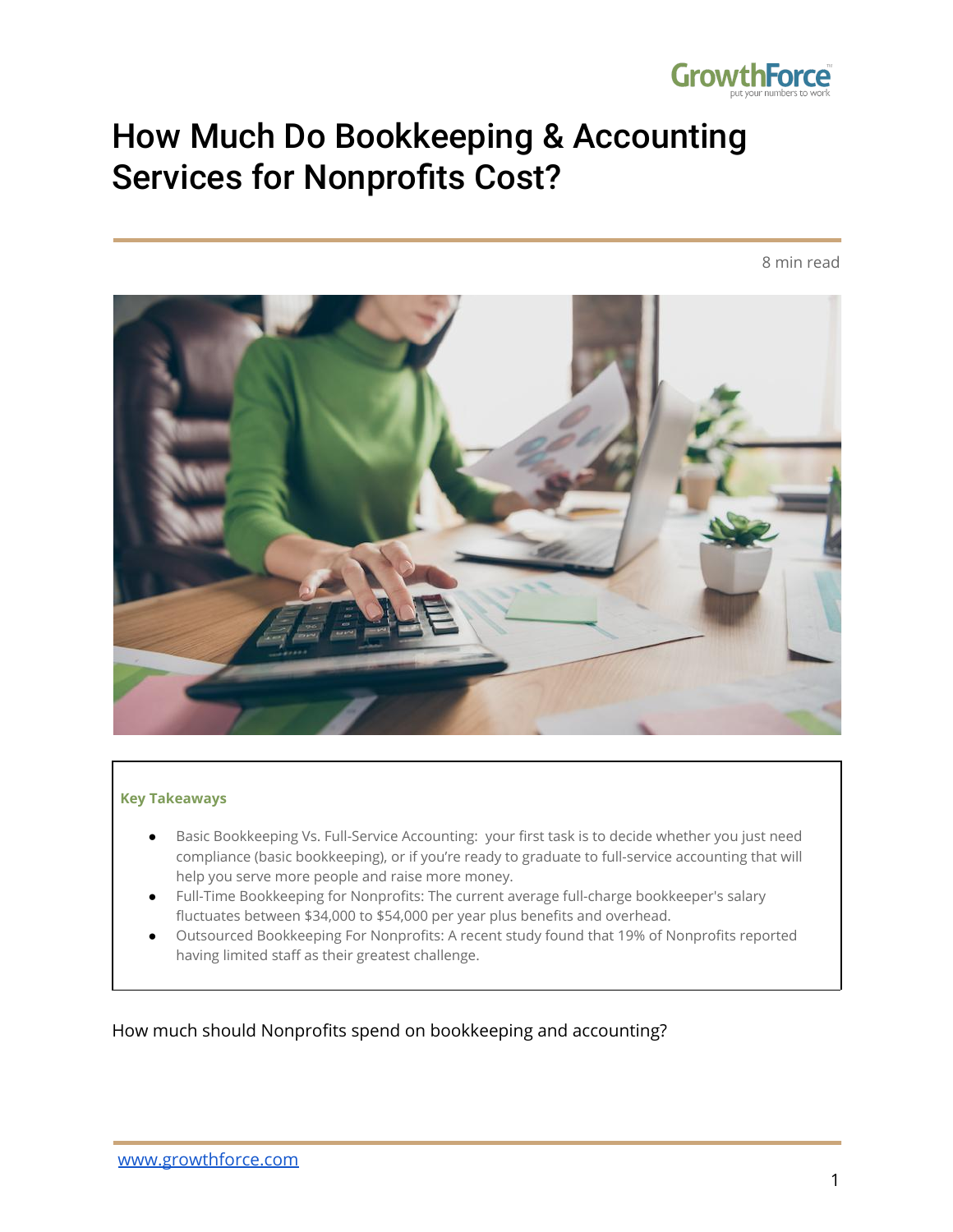

As a nonprofit leader, you naturally want as much of your resources to go toward furthering your mission as possible, but of course, keeping a nonprofit's operations in motion doesn't just happen for free.

In addition to paying employees, office & equipment expenses, and technology costs, **nonprofits also need the right processes and procedures in place** for audit readiness and mitigating watchdogs.

Just like for-profit businesses, nonprofits need to spend money on accounting. **However, it's important to consider that nonprofits require a much more robust system of bookkeeping and accounting than for-profit businesses**. Since nonprofits use other people's money to fund their operations and further their causes, it's essential to keep spotless financial reports and carefully record where each penny comes from and where it goes for compliance purposes.

## **How Much Should You Be Paying for Bookkeeping Each Month?**

There are many factors that go into the costs a nonprofit incurs for bookkeeping, including organization size, lifecycle stage, the volume of monthly transactions, number of employees, how payroll is processed, number of expense accounts, credit cards, number of bills to pay, the volume of balances sheets to reconcile, etc.

In addition to these basic bookkeeping activities, your costs will be impacted by how your accounting systems, policies and procedures, and reporting needs are set up and administered.

## **Basic Bookkeeping vs. Full-Service Accounting: Which Does My Nonprofit Need?**

While for-profit businesses primarily focus on boosting profit, nonprofit organizations focus more on the accountability component of bookkeeping and accounting. Especially in the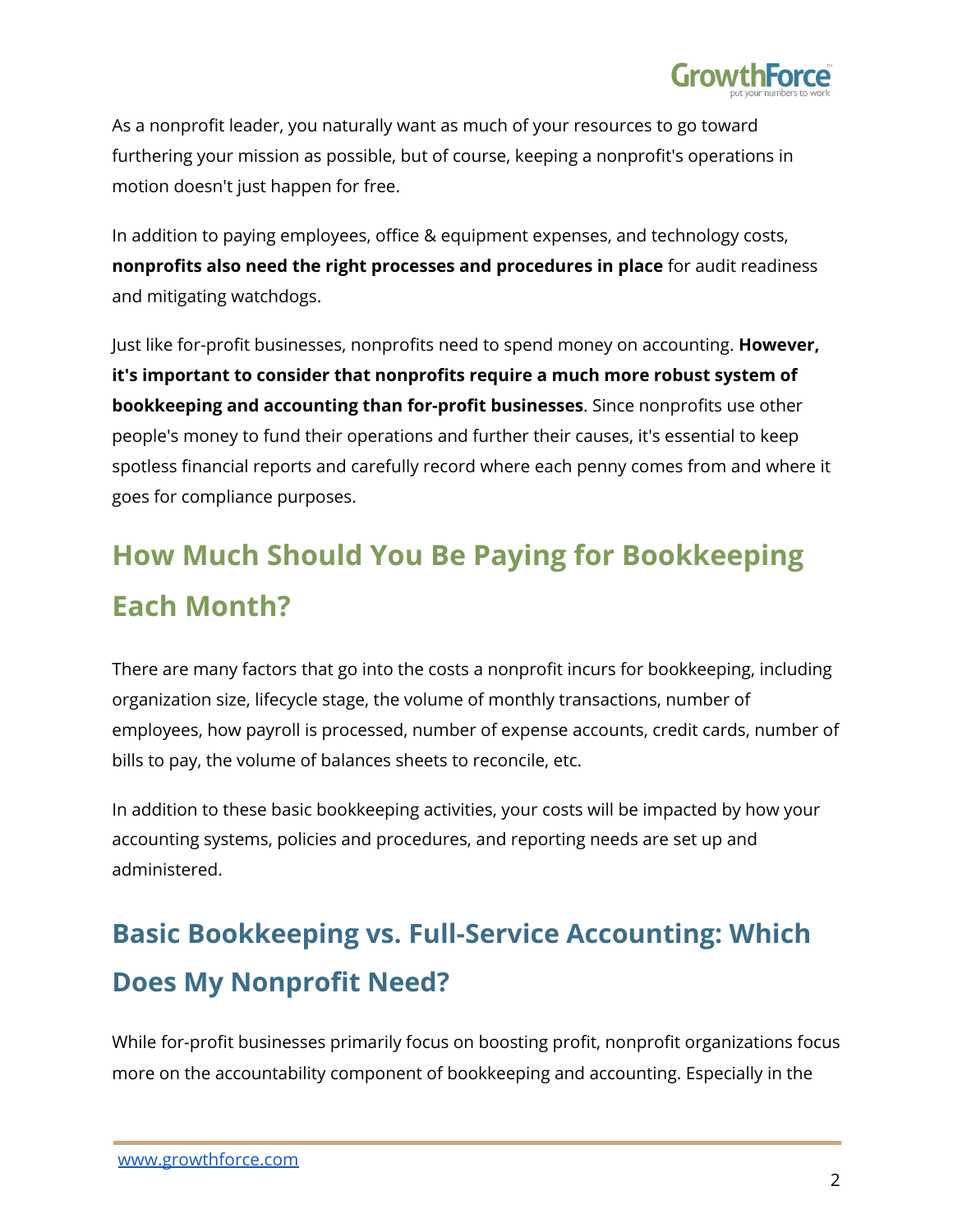

earlier stages, many nonprofits are primarily concerned with compliance. However, at some point, your organization will cross a threshold and you'll begin to place more emphasis on the need for timely, accurate financial reports and intelligence.

This is when you'll need more advanced bookkeeping, accrual-based accounting, and management and board reporting to help you make data-driven decisions that drive your mission forward.

#### **Read More:** Why Financial [Management](https://www.growthforce.com/blog/why-financial-management-of-a-nonprofit-is-harder-than-running-a-for-profit) Of A Nonprofit Is Harder Than A For-Profit.

So, your first task is to decide whether you just need compliance (basic bookkeeping), or if you're ready to graduate to full-service accounting that will help you serve more people and raise more money. Both require very different levels of effort and expertise and the cost for full-service accounting is much higher. However, most nonprofits that make the leap see the value, and experience an ROI rapidly.

#### **What Does a Bookkeeper Do for Your Nonprofit?**

Bookkeepers are in charge of maintaining your books closely day in and day out. They are responsible for all data entry into accounting ledgers or software. Their focus is on recording the financial transactions of your organization through maintaining records, tracking transactions, and creating financial reports.

Other duties include:

- Standard Data Entry: Entering, Coding, and Paying Bills.
- Allocating Costs: By Program, Administrative, and Fundraising
- Reconciling Bank and Credit Card Accounts
- Maintaining Accounts Payables and for Accounts Receivable
- Supporting the Executive Director and Board By Preparing:
	- Work Papers for Month-End Closing and Audit Support
	- Scan & Attach Documents for Tax and Audit Support
	- Board Reporting Package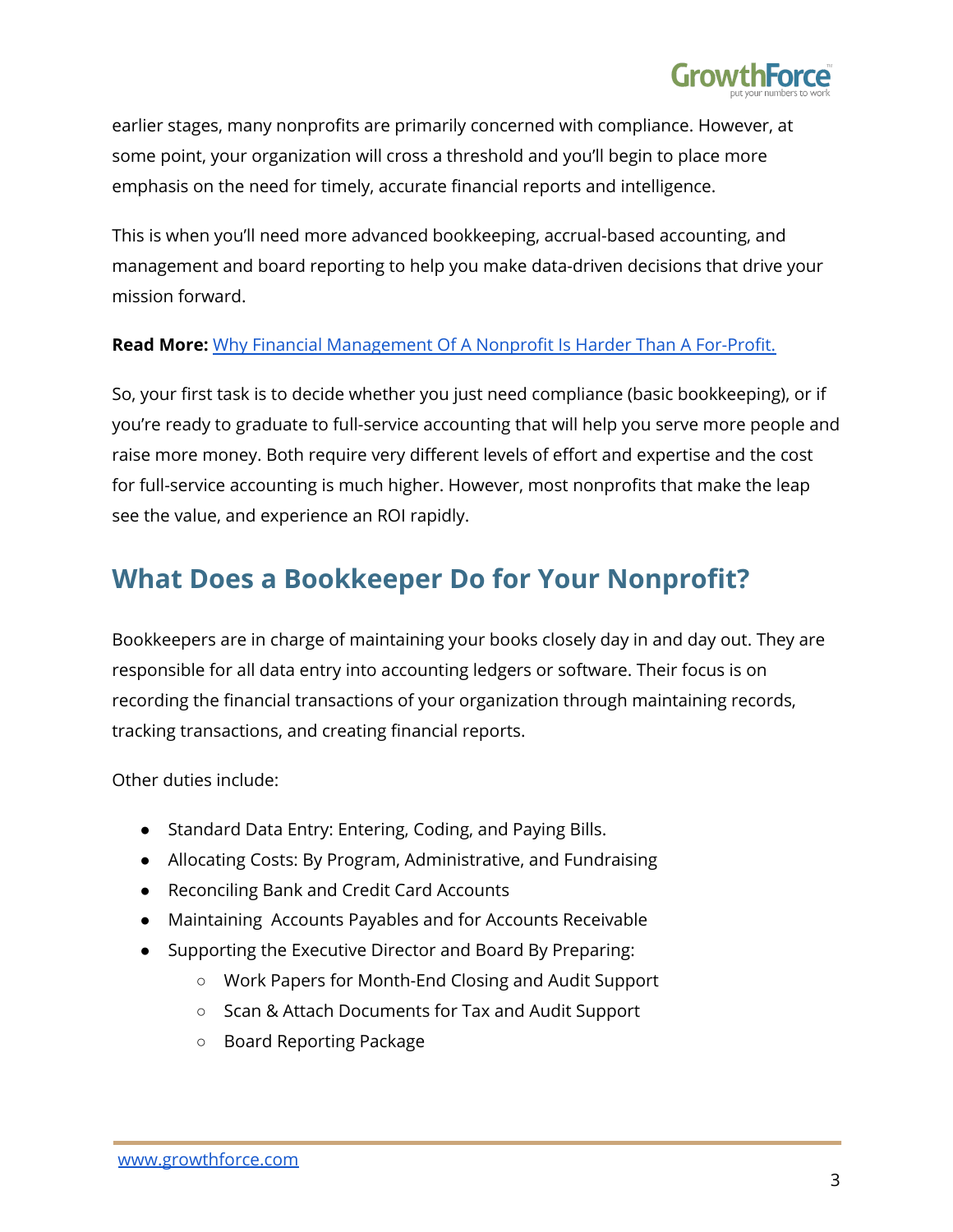

Wheelchairs For Warriors is on a mission to help as many injured veterans as possible. However, as they began applying for larger grants, without accurate reporting they did not look healthy from a financial perspective and were initially turned away. **Find out [how](https://www.growthforce.com/client-testimonial-wheelchairs-for-warriors)**

## **[in just one year, they jumped from a \\$75,000/year](https://www.growthforce.com/client-testimonial-wheelchairs-for-warriors) grant to a**

**[\\$150,000/ year grant- from the same foundation...](https://www.growthforce.com/client-testimonial-wheelchairs-for-warriors)**

#### **[Read the full story here](https://www.growthforce.com/client-testimonial-wheelchairs-for-warriors)**

## **Part-Time vs. Full Time vs. Outsourced Basic Bookkeeping Costs**

If basic bookkeeping is all that your organization needs, you'll need to decide whether to do the bookkeeping in-house or if you should outsource. If you decide to hire and manage a bookkeeper, you'll also have to decide whether the position is part-time or requires a full-time, full-charge bookkeeper.

. Let's look into three different options your Nonprofit could consider filling this need...

## **Part-Time** Bookkeeping for Nonprofits

**The cost of a part-time bookkeeper can vary widely**. Hourly rates for internal, **part-time bookkeepers average between \$18-23 per hour** depending on job description and location. They typically are performing basic bookkeeping duties and will need to be heavily supervised and managed.  $^{\text{\tiny{\textsf{[1]}}}}$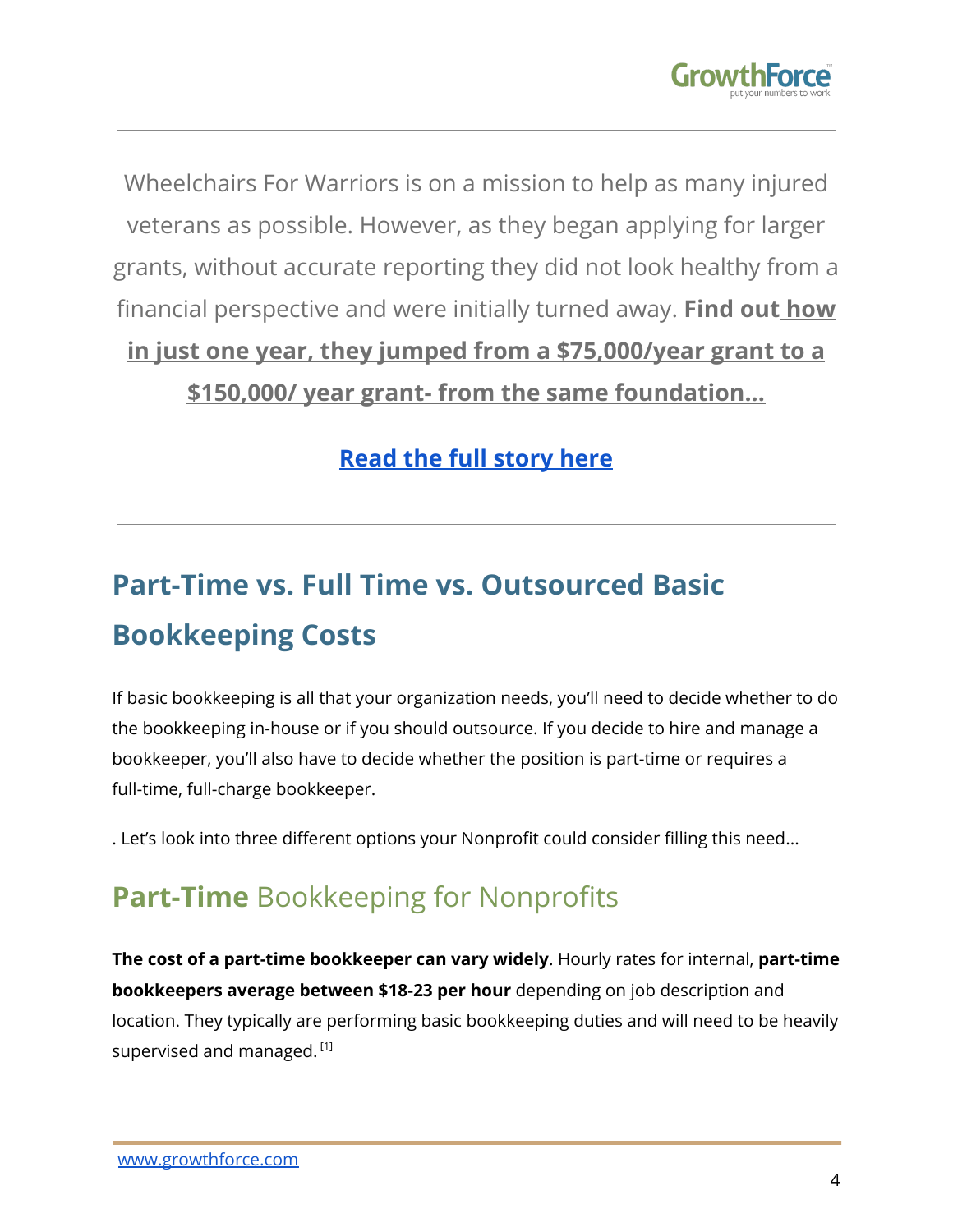

If you have the spare time to manage your work and some of the accounting each month but need a little extra help, a part-time bookkeeper might be a good solution for your Nonprofit.

Often nonprofits try to train another employee with the capacity to become a part-time bookkeeper. While this can work and is often the least expensive option on paper, there are risks associated if the part-time employee's or office manager's output does not measure up to standards. And the cost of oversight, usually in the executive director's time, can be significant.

### **Full-Time** Bookkeeping for Nonprofits

The current average **full-charge bookkeeper's salary fluctuates between \$34,000 to \$54,000 per year** plus benefits and overhead, according to Salary.com. Depending on your location, this number can be even higher, current listings in high-cost-of-living cities like New York or L.A. show full-charge bookkeeper's salaries creeping towards \$67K. In addition, you'll need to add around 20% on top of salary, for benefits and overhead, including office space. [2]

A full-time bookkeeper handles the day-to-day accounting functions for your office. Keeping your books in order and up-to-date is important for the basic financial strength of your organization. Hiring a full-time bookkeeper is essential when your organization is ready.

You can expect a full charge bookkeeper to run operations associated with paying bills, billing clients, managing time-sheets and payroll, and processing financial statements at month-end. As a nonprofit leader, you will still need to look over the end results to guarantee accuracy.

### **Outsourcing** Bookkeeping for Nonprofits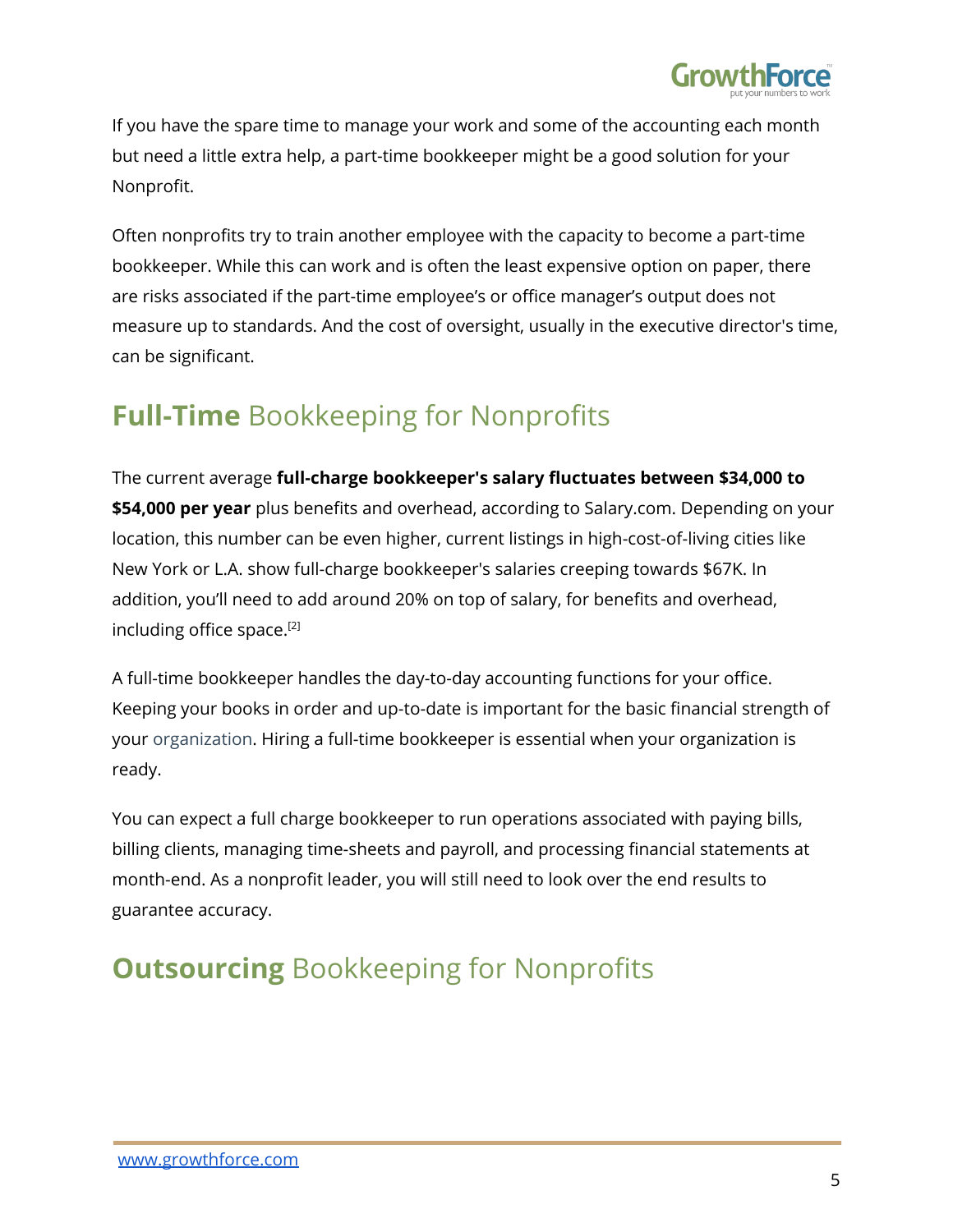

**The average price of outsourcing your bookkeeping ranges from about \$2,000 to \$3,500 per month** depending on the number of transactions and complexity of services required.

A key benefit of Outsourcing is that it gives you the ability to customize the services with your bookkeeping needs. For example, outsourcing can potentially offer advanced management accounting and controller functions to receive a complete *"virtual accounting department"*, and could be what you need at this stage in your growth. An outsourced bookkeeping and accounting service should be able to scale with you by adding full-service accounting when you are ready for it.

Outsourcing also offers many benefits that you can't get with an in-house bookkeeper. If your organization is growing or has various fundraising and program costs, you need to **consider graduating to a full-service accounting solution with financial, board and management reports that help you navigate collaborative decision-making.**

**A recent study found that 19% of Nonprofits reported having limited staff as their greatest challenge**. [2]

Outsourcing can help alleviate this challenge. A major benefit of moving your bookkeeping and accounting to a remote expert team is that you can relieve the pressure of your in-house back-office staff so they can collaborate with the development office to help focus on driving the mission.

Now more than ever, part-time or in-house bookkeeping is not ideal, and switching to outsourced bookkeeping or accounting is becoming a more common solution. Many organizations are concerned about making the jump over to outsourcing, but with today's advancements in technology, working with a remote expert team is almost seamless. Outsourcing can provide advanced and less costly bookkeeping services than a typical in-house bookkeeper.

### **Why Nonprofits Shouldn't Rely on the Executive Directors or Board of Directors for Accounting**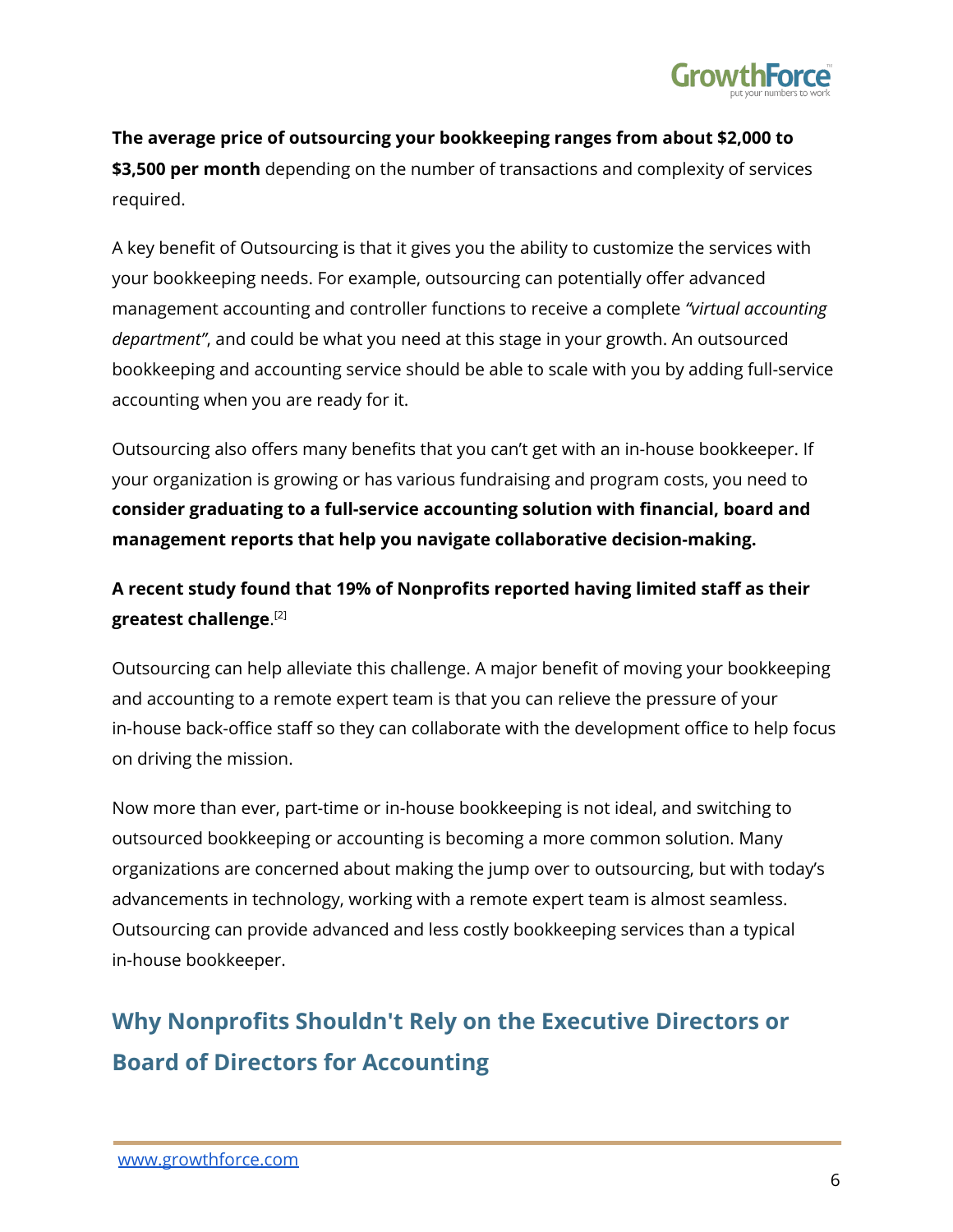

When you select board members or hire an individual to serve as your executive director, you likely aren't selecting them for their strong background in bookkeeping and accounting. Likely, you choose them based on their list of contacts, fundraising abilities, and proven commitment to your cause. As a result, most executive directors and nonprofit board members aren't qualified to handle the bookkeeping and accounting for your nonprofit.

#### **Read More:** Advisory Board vs. Board Of Directors: Does My [Nonprofit](https://www.growthforce.com/blog/advisory-board-vs.-board-of-directors-does-my-nonprofit-need-an-advisory-board) Need An Advisory [Board?](https://www.growthforce.com/blog/advisory-board-vs.-board-of-directors-does-my-nonprofit-need-an-advisory-board)

So, relying on them to operate the back office can lead to costly mistakes with tax filings and donation tracking. Additionally, it can lead to missed opportunities in the form of "untranslated" financial information or unidentified financial insights.

Additionally, when you rely on a board member or executive director for their networking and organizational skills, or fundraising capabilities, you don't want them spending time on the books; you want them focused on executing the organization's mission to the best of their ability.

Finally, board members are personally liable for their custody of the nonprofit organization's assets. You want to ensure your back office is run smoothly and efficiently to ensure the errors & omissions policy that protect you is always paid up and that your financial reporting is handled accurately and compliantly.

**Read More**: Raise More Money By [Showing](https://www.growthforce.com/blog/raise-more-money-by-showing-donors-the-roi-of-their-gift) The Donors The ROI Of Their Gift

# **So, Which Type of Bookkeeping is Best for Your Organization?**

There are major differences between the three types of bookkeepers and what each can offer your Nonprofit. Figure out which works best for your organization and start tackling the problems with your books.